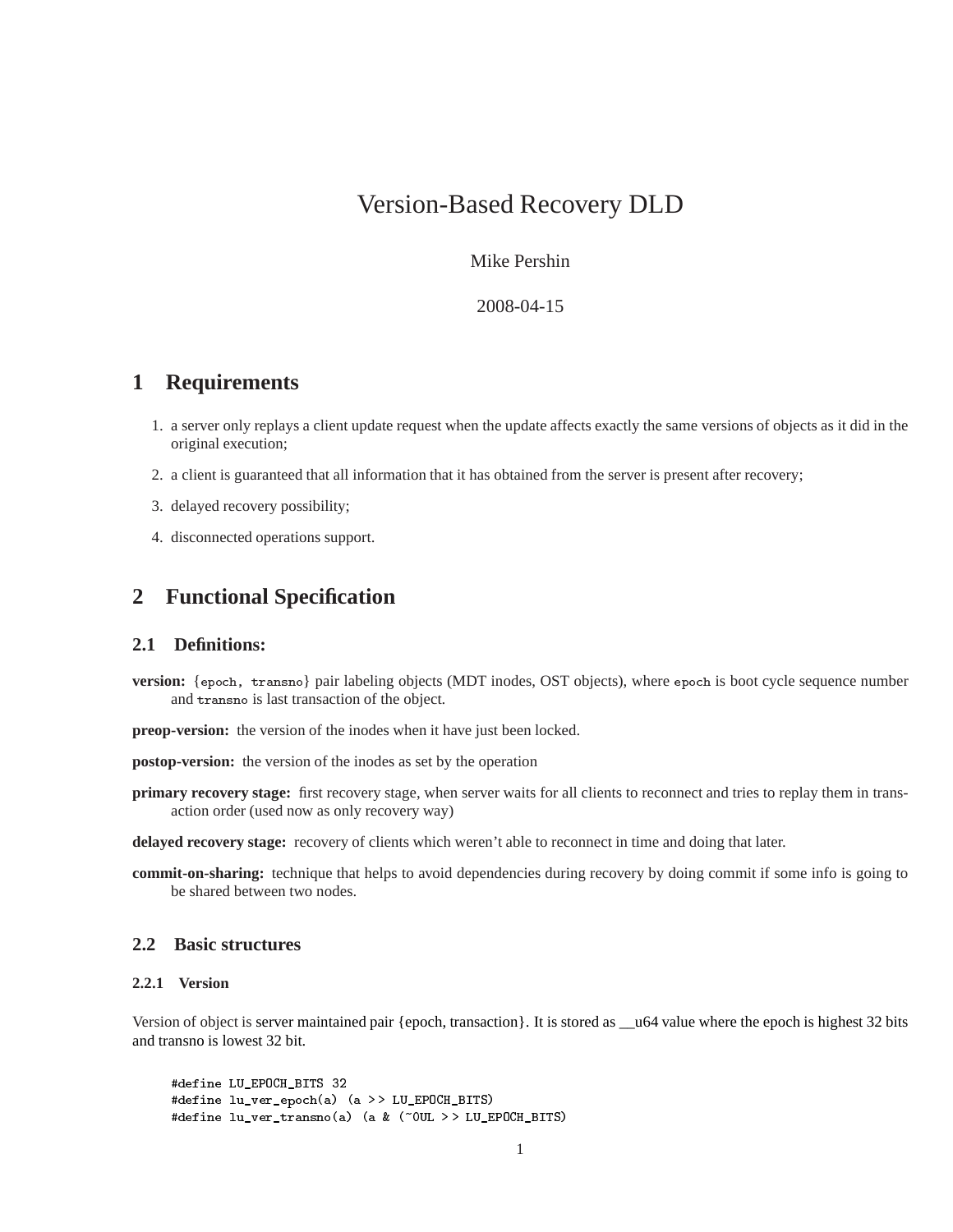#### **2.2.2 Set/get version**

There are two methods in Lustre for getting/setting inode versions:

\_\_u64 fsfilt\_ext3\_get\_version(struct inode \*inode);

```
__u64 fsfilt_ext3_set_version(struct inode *inode, __u64 new_version);
```
The Lustre 1.8 will need the similar method to support inode version handling in OSD and new method in lu\_device API for that.

#### **2.2.3 RPC buffers**

New buffer is added to several RPCs to provide version support. It contains preop and postop versions for objects involved in operation. There is only one post version because all objects involved in operation were updated in the same transaction therefore they have the same postop version.

```
struct lu_versions {
       __u64 lv_post_version;
        __u64 lv_pre_versions[4];
};
extern void lustre_swab_version(struct lu_version *lv);
```
Reply message contains additional buffer with versions.

These versions are saved to original request for replay. The simplest way is to add additional buffer at the end of request so we don't need to allocate it after reply for replay. MDC code should be modified with adding new buffer for reint requests and open.

#### **2.2.4 Last\_rcvd**

Client data in *last\_rcvd* contains not only last\_transno (which is actually postop version now) but also preop version to reconstruct reply fully:

```
struct mds_client_data {
       __u8 mcd_uuid[40]; /* client UUID */
       __u64 mcd_last_version; /* last completed version */
       __u64 mcd_pre_versions[4]; /* preop versions for objects in last operation */
       __u64 mcd_last_xid; /* xid for the last transaction */
       __u8 mcd_padding[LR_CLIENT_SIZE - 120];
};
```
### **2.3 Version handling**

#### **2.3.1 Version and epoch maintaining**

The epoch is maintained by server:

- the server data in the *last\_rcvd* file contains the last\_version instead of last\_transno;
- the epoch is got from last\_version and increased upon each boot cycle in mds\_init\_server\_data();
- the server transno is started from 1 after each epoch increase. This allows to don't know the last used transaction before recovery and server doesn't depend on disconnected clients.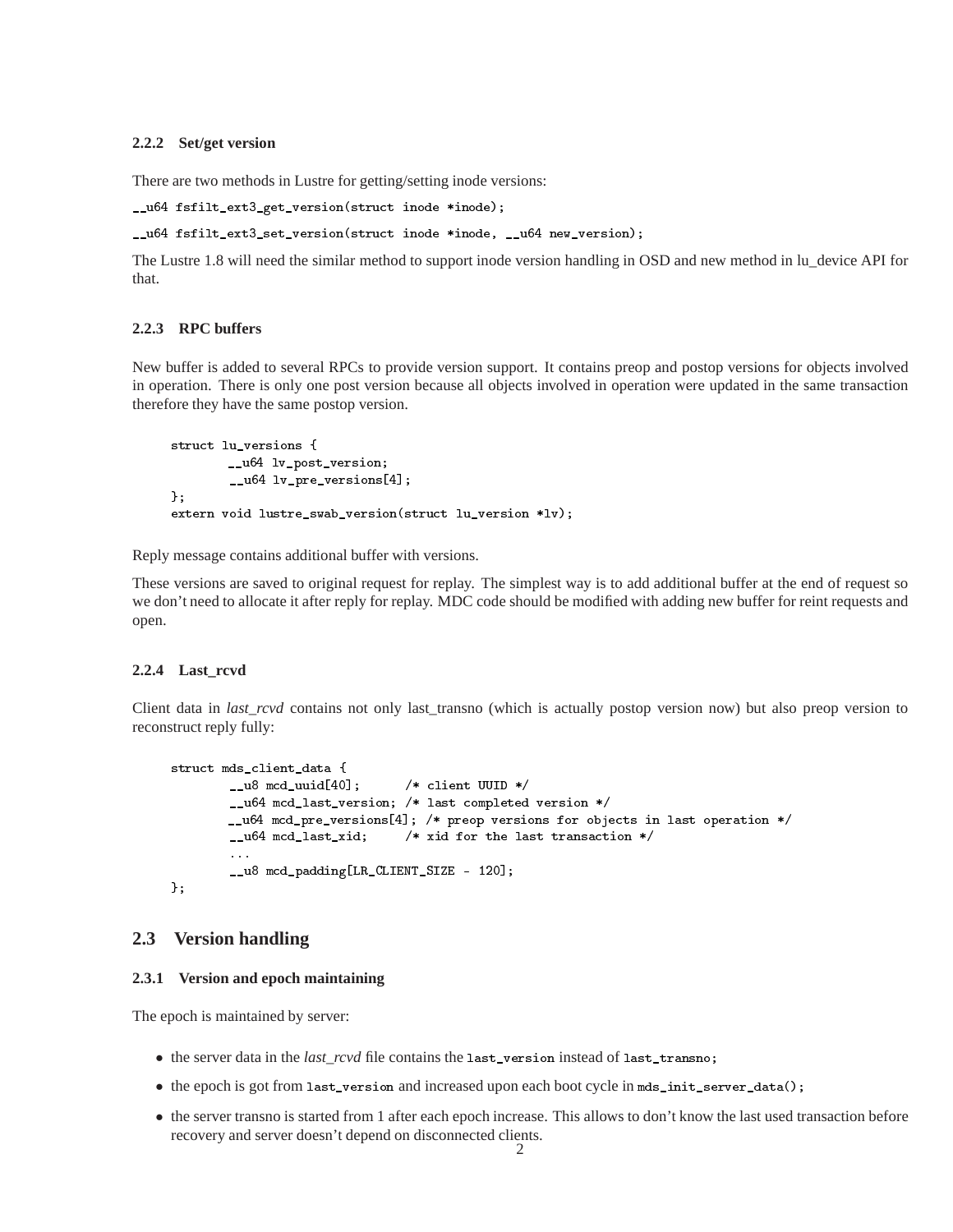#### **2.3.2 Updating the version**

The versions of objects involved in operation are get during operation and stored in reply buffer. The new version is the transaction assigned for current operation, therefore in should be set during mds\_finish\_transno() but before the transaction is stopped.

The mds\_finish\_transno() should be changed to receive as parameter not only one inode but all inodes involved in operation so their versions can be updated under the same lock as used to protect transaction:

```
static inline void mds_versions_set(struct obd_device *obd,
                                       struct inode **inodes, __u64 version)
{
        if (inodes == NULL)
                 return:
                 return;
        fsfilt_set_version(obd, inodes[0], version);
        fsfilt_set_version(obd, inodes[1], version);
        fsfilt_set_version(obd, inodes[2], version);
        fsfilt_set_version(obd, inodes[3], version);
}
static inline void mds_versions_get(struct obd_device *obd,
                                       struct lu_version *lv,
                                       struct inode **inodes)
{
        if (inodes == NULL)
                 return;
        lv->lv_pre_ver[0] = fsfilt_get_version(obd, inodes[0]);
        lv->lv_pre_ver[1] = fsfilt_get_version(obd, inodes[1]);
        lv->lv_pre_ver[2] = fsfilt_get_version(obd, inodes[2]);
        lv->lv_pre_ver[3] = fsfilt_get_version(obd, inodes[3]);
ł
. .
int mds_finish_transno(struct mds_obd *mds, struct inode **inodes, void *handle,
                         struct ptlrpc_request *req, int rc, __u32 op_data)
{
...
                 spin_lock(&mds->mds_transno_lock);
                 transno = ++mds->mds_last_transno;
                 /* versions */
                 lv-lv\_post\_ver = transno;if (op_data == 0) /* not open */mds_versions_set(obd, lv, inodes, transno);
                 spin_unlock(&mds->mds_transno_lock);
...
                 /* save versions in last_rcvd for reconstruct */
                 if (lv) {
                          \texttt{mcd-})\texttt{mcd-}last_version = cpu_to_le64(lv->lv_post_ver);
                          \text{mcd}->\text{mcd}-\text{pre} versions[0] = cpu_to_le64(lv->lv_pre_ver[0]);
                          \text{mcd}->\text{mcd}-\text{pre} versions[1] = cpu_to_le64(lv->lv_pre_ver[1]);
                          \text{mcd}->\text{mcd}-\text{pre} versions[2] = cpu_to_le64(lv->lv_pre_ver[2]);
                          \text{mcd}->\text{mcd}-\text{pre} versions[3] = cpu_to_le64(lv->lv_pre_ver[3]);
                 }
}
```
**Note:** fsfilt\_set\_version() should mark inode dirty to ensure that changes will be committed.

**Note:** getting the versions can be done not in mds\_finish\_transno() but in caller function though we use mds\_finish\_transno() just to avoid code duplicating across reint functions.

Lustre 1.8 The new version is set in mdt\_txn\_stop\_cb(). Right before setting new version the old one should be saved as preop version in reply. This is important for parent directory mostly because it can be used by several threads at once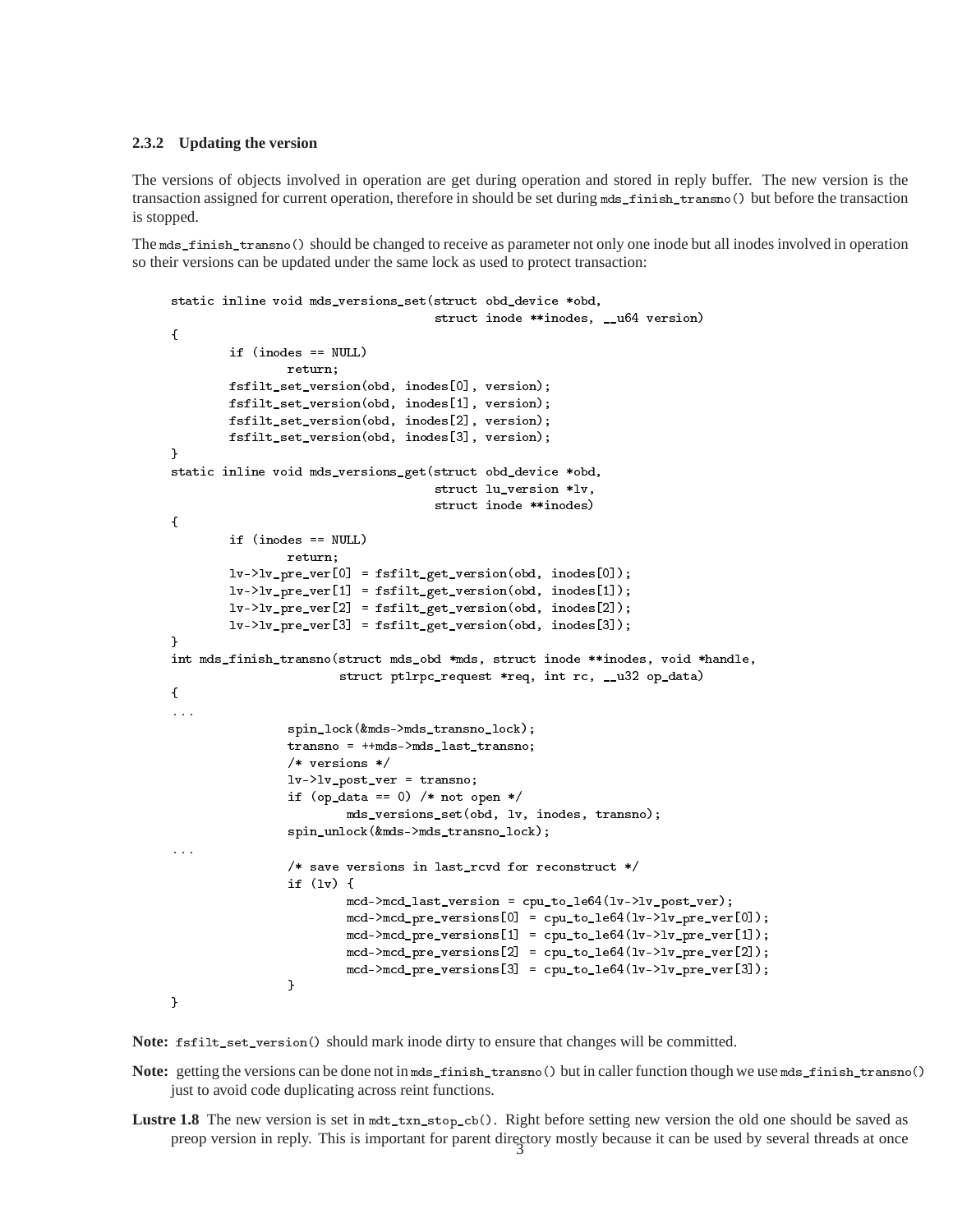due to pdirops feature, therefore the only way to get correct preop version is reading it right before writting the new one because that is serialized.

## **2.4 Version based recovery**

The two requirements should be met:

- 1. During replay of requests version-based recovery will allow clients to replay if and only if the objects the client is using have exactly the same version as during the original execution.
- 2. After replay, recovery can complete successfully if the data *clients* obtained from servers before recovery is assured to be present and not to have rolled back. A key issue, subject to policy is if, *client* designates the *client Lustre file system* or *client applications* using the file system.

If both conditions can be met jobs can continue without errors. If the conditions cannot be met, eviction will be the normal result, but more relaxed recovery options can be made available to the client.

#### **2.4.1 Normal operations**

- 1. For any operation with transaction the server does the following:
	- (a) the preop versions of objects are written to struct lu\_version in extra reply buffer
	- (b) the new version is set after assigning the transno and stored in struct lu\_version also
	- (c) last\_rcvd record is updated with versions too

**Note:** open shouldn't set new version upon getting new transno, but should get preop versions and save them in reply for version checking. Close() doesn't get or set versions.

- 2. For all other operations the server determines the highest\_used\_version the biggest one for objects involved in operation - and send it back to the client. It will be used to determine does client depends on gap or not.
- 3. server replies to the client with version info
- 4. Client gets reply and:
	- (a) in after\_reply() client saves the ll\_version into the original request for replay
	- (b) compares highest\_version from reply with client highest\_version value to determine new value.

#### **2.4.2 Version checking**

Each replayed operation checks version. That should be done after all involved objects are locked, the preop versions are got here also:

```
static inline int mds_version_get_check(struct ptlrpc_request *req,
                                       struct inode *inode,
                                       __u64 ver_old,
                                       __u64 *ver_new)
{
       struct obd_device *obd = req->rq_export->exp_obd;
       LASSERT(inode);
       *ver_new = fsfilt_get_version(obd, inode);
       if (lustre_msg_get_flags(req->rq_reqmsg) & MSG_REPLAY) {
               if ver\_old := *ver\_new)
```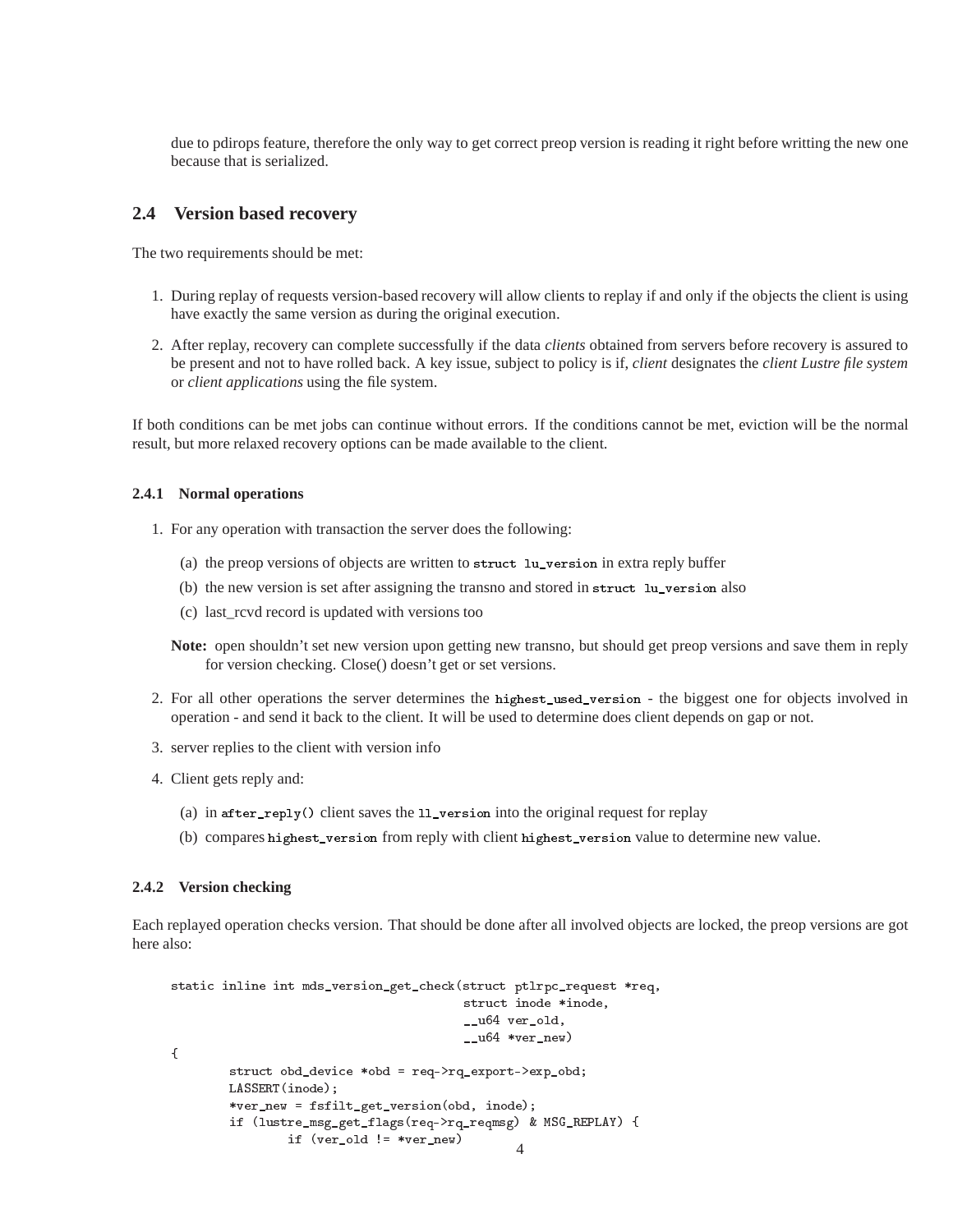```
RETURN (-ENOTSYNC);
        \mathcal{L}}
        RETURN(0);
}
mds_reint_setattr()
{
...
        rc = mds_version_get_check(req, inode, rec->ur_lv->lv_pre_ver[0],
                                       &lv->lv\_pre\_ver[0]);
        if (rc)if (rc)
                 GOTO(cleanup, rc);
...
}
```
#### **2.4.3 Primary recovery phase**

- 1. server completes its initialization and starts to accept connecting request from clients. The server, as before goes into recovery mode if old exports are found.
- 2. server checks the last\_committed epoch per export to decide is it stale export or it was participating in previous epoch.
- 3. server waits OBD\_RECOVERY\_TIMEOUTseconds to allow clients to connect, those clients which connected with server are counted as normal recovery clients. Each time a client connects the recovery connect window is grown up to a maximum value. target\_start\_recovery\_timer()should extend timeout upon each new connection.
- 4. In the connection handshake the server reports to the client what the last transaction is that it has committed.
- 5. The server begins to receive replay requests from clients, if the transno of the request is in the right order it continues to process it.
- 6. the process\_recovery\_queue() wait for next transno and upon timeout don't abort recovery but write down the gap info and do the following:
	- (a) waits at least obd\_timeout to allow other clients to join in and close the gap
	- (b) the replay continues with version checking for integration. Mismatched replays will be answered with -ENOTSYNC but all replays from client should be processed in any case.
- 7. when server completes recovery all obd\_exports for still disconnected clients are retained with the last\_transaction committed value and gap informanion for delayed replay.

**Optional:** the server can avoid ordering all clients by transactions. Instead it can allow client to replay out-of-order if there is version match. Otherwise if version is smaller than needed then server put this request to the waiting queue until needed transaction will be replayed. That can lead to faster recovery.

#### **Note:**

- 1. While no gap has been encountered it is not necessary to check versions, but it is not harmful and Lustre will check versions always.
- 2. **Optional:** If a process has an open file handle or active file system lock and versions for the inodes do not match, then the client can kill the process if it receives an -ENOTSYNC message.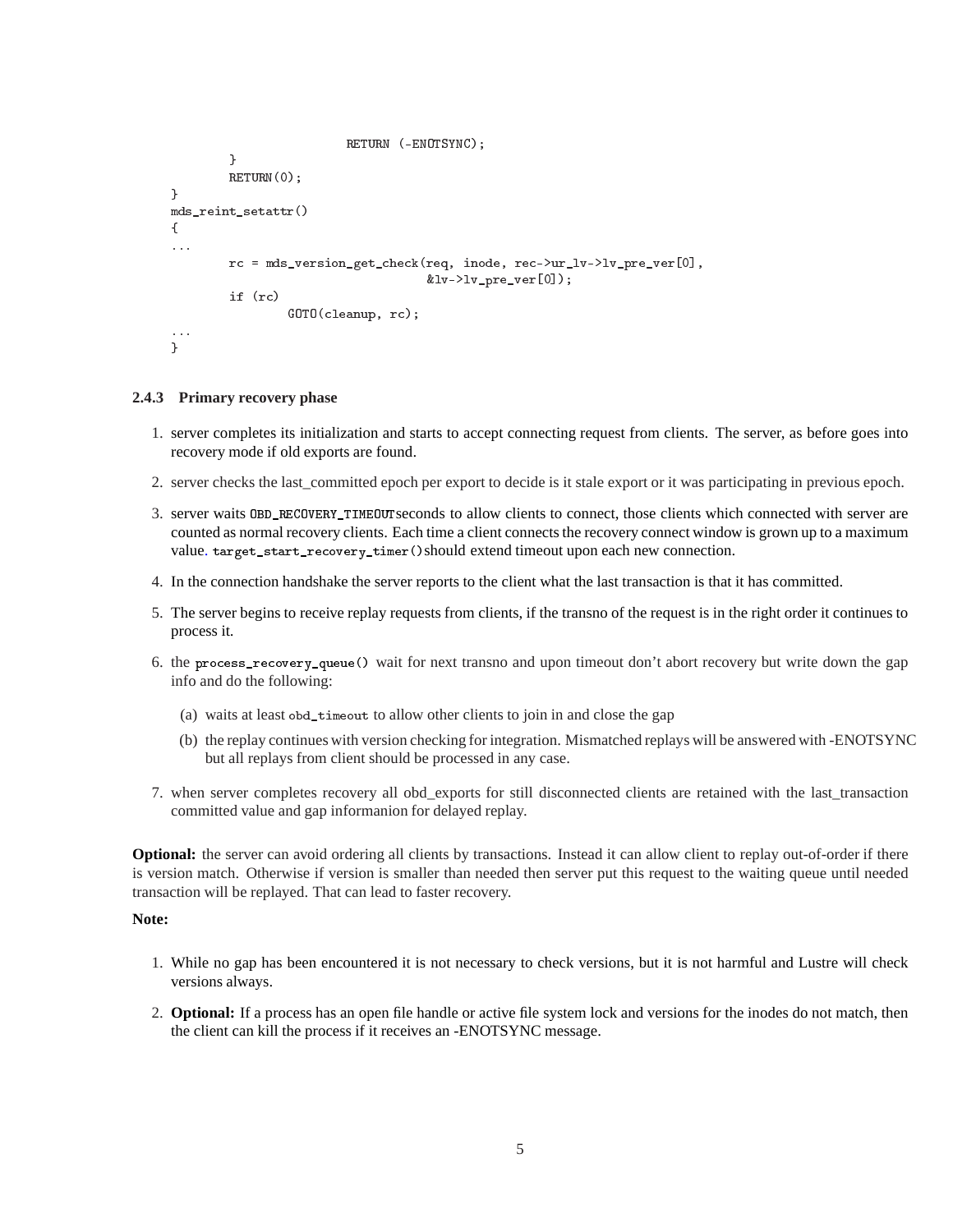#### **2.4.4 Delayed recovery phase**

- 1. A client connects to the server which has already completed recovery.
- 2. the server do the following:
	- (a) finds an export for the client;
	- (b) set connection flag MSG\_CONNECT\_DELAYED;
	- (c) answer with last\_version value and the gap information if present. The last\_version is actual last committed value for that client, the obd\_last\_committed cannot be used during delayed connection.
- 3. The clients sends its replay requests.
- 4. All the replay requests will replay based on version checking. Requests will get NEW server transaction numbers but versions in reply remain unchanged.
- 5. Server don't use target\_queue\_recovery\_request() but process requests directly, because this recovery is from only one client and all requests are already ordered by transno.
- 6. Client doesn't replay locks.
- 7. The last\_committed is not sent to the client during replay phase. Only the last\_version is reported during connect as transno to start replay with.
- 8. The client performs an eviction in case of version mismatches or completes recovery.
- **Problem:** delayed client will not be able to open unlinked files because they will be deleted after primary recovery phase, so orphans shouldn't be cleared while any delayed export presents.
- **Problem:** during recovery all operations are serialized, so recovery code rely on that but it will be not so during delayed recovery phase. Recovery code paths should be reviewed keeping that in mind

#### **2.4.5 Aborted delayed recovery**

If delayed recovery was aborted due to server failure then the client will have request from old epoch and from new one in the replay queue. These requests shouldn't be dropped by last\_committed at the next recovery attempt. This can be avoided by using both version and transaction

- **version** original version of operation to be replayed. This is used for ordering the replays and stored as version of object at server.
- **transaction** transaction number used during replay. This is needed to know when we should remove this request from replay queue.

Client replay queue states can be represented by next variants:

- 1. all replays are from the same epoch.
- 2. with old replays there are also several new which got reply from server during aborted recovery

Replay process during primary recovery phase:

- 1. Got last\_committed\_transno and last\_committed\_version from server during connect.
- 2. drop all replays with version less than last\_committed\_version because they were committed
- 3. replay all requests with transno >= last\_committed\_transo. These requests were replayed at last time and other clients may depend on them.
- 4. all remaining requests are old, from some previous epoch and should be replayed as delayed recovery replays after main recovery will finish.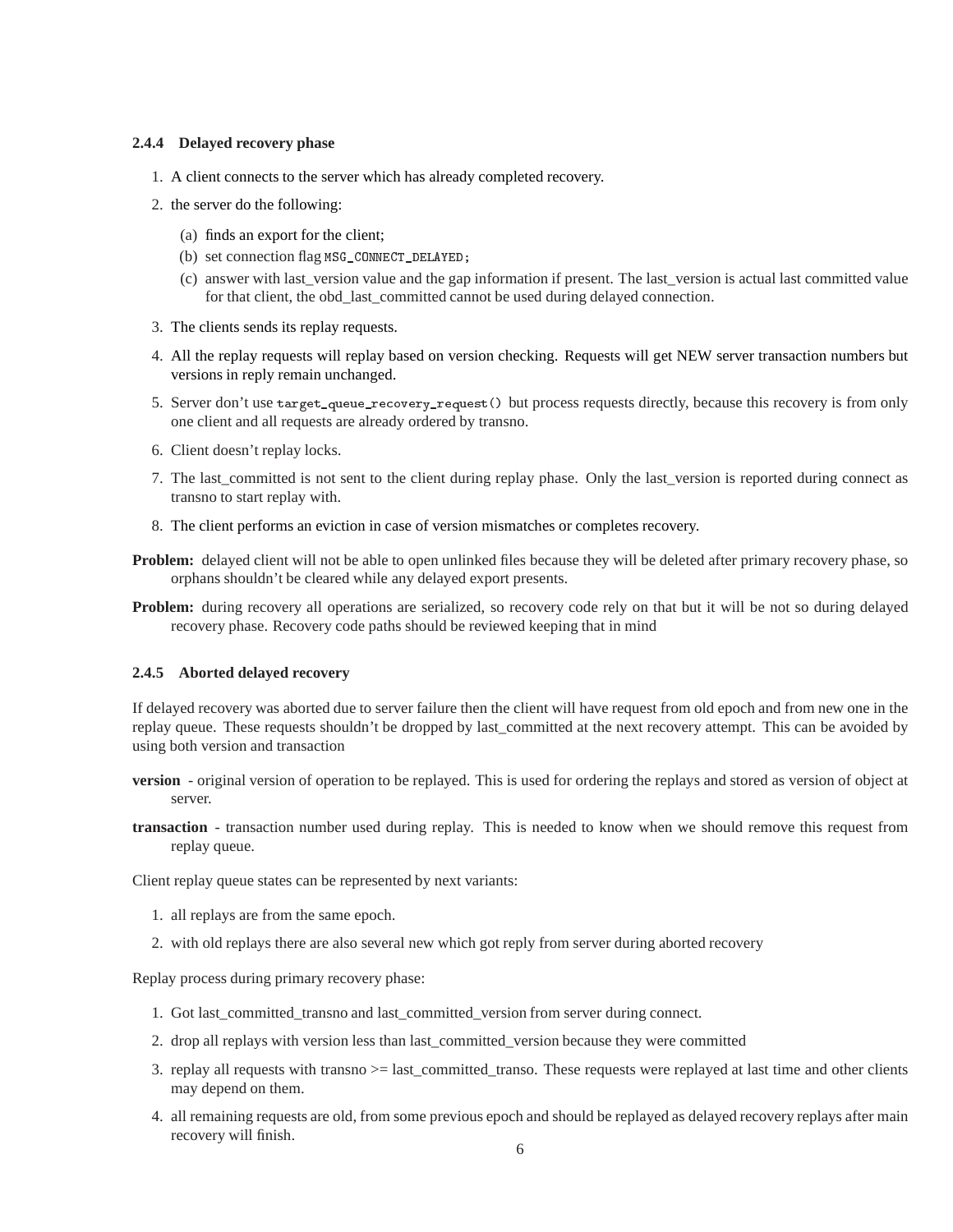## **2.4.6 Gap handling**

- 1. The server maintains the first\_gap\_transno which is updated after each replay and supply the client with it during recovery.
	- (a) For any unconnected clients in primary phase the server writes gap info into corresponding records in last\_rcvd file when primary phase is complete, so client will be able to know gap data during delayed recovery.
	- (b) During recovering of such client the gap can be shrank and should be updated for remaining disconnected clients. It is possible that after several failures there can be gaps from different epochs, so only gaps with the same value of epoch should be updated.
- 2. Every client maintains the highest\_used\_transno and compare it with first\_gap\_transno. If the highest\_used\_transno is earlier than the first\_gap\_transno, the client is up to date fully.
- 3. Otherwise:
	- (a) the client compares that each of its cached objects newer than the first\_gap\_transno. If their versions are equal or newer then client can recover completely.
	- (b) Finally the client can purge its cache and repeat the previous step for the cached objects that are in use. If this test succeed the client performs *weak file system recovery.*
- 4. **Optionally** the client can request eviction if full node recovery or full file system recovery cannot succeed.
- 5. **Optionally -** If the client can record in each process what the newest object is that the process may have depended on in a system call, then the client can determine which processes have seen stale data, although processes may have exited already and seen stale data. Optionally all processes that have seen stale data could be killed.

#### **2.4.7 obd\_export maintenance**

To maintain last\_committedfor not-connected clients the info about non-connecting client should be retained.

- 1. Export information for disconnected clients can be cleaned up by an lctl command
- 2. If a client at a NID connects with a new UUID any old export can be cleaned up
- 3. no more than MAX\_DISCONN\_EXPORTSof disconnected exports are retained
- 4. Until there is disconnected exports the orphans should be preserved to keep open-unlink inodes intact
- 5. Each export keep information about gap info in the last epoch when this client was connected. Also export keep information about recovery stage type - primary or delayed to determine what kind of recovery should be done.

# **2.5 Compatibility**

Version recovery with commit on sharing should appear in both Lustre 1.6 and 1.8. Considering their differences in many areas the current design has some limits and restrictions.

#### **2.5.1 Pdirops and preop version**

Pdirops feature allows many threads to access the same directory based on locking per name\_hash. That means that preop version can be the same for two concurrent process if versions are taken before any of process write new versions. In that case the preop version can be taken right before setting new one, this is done under transno lock and serialized for all concurrent threads.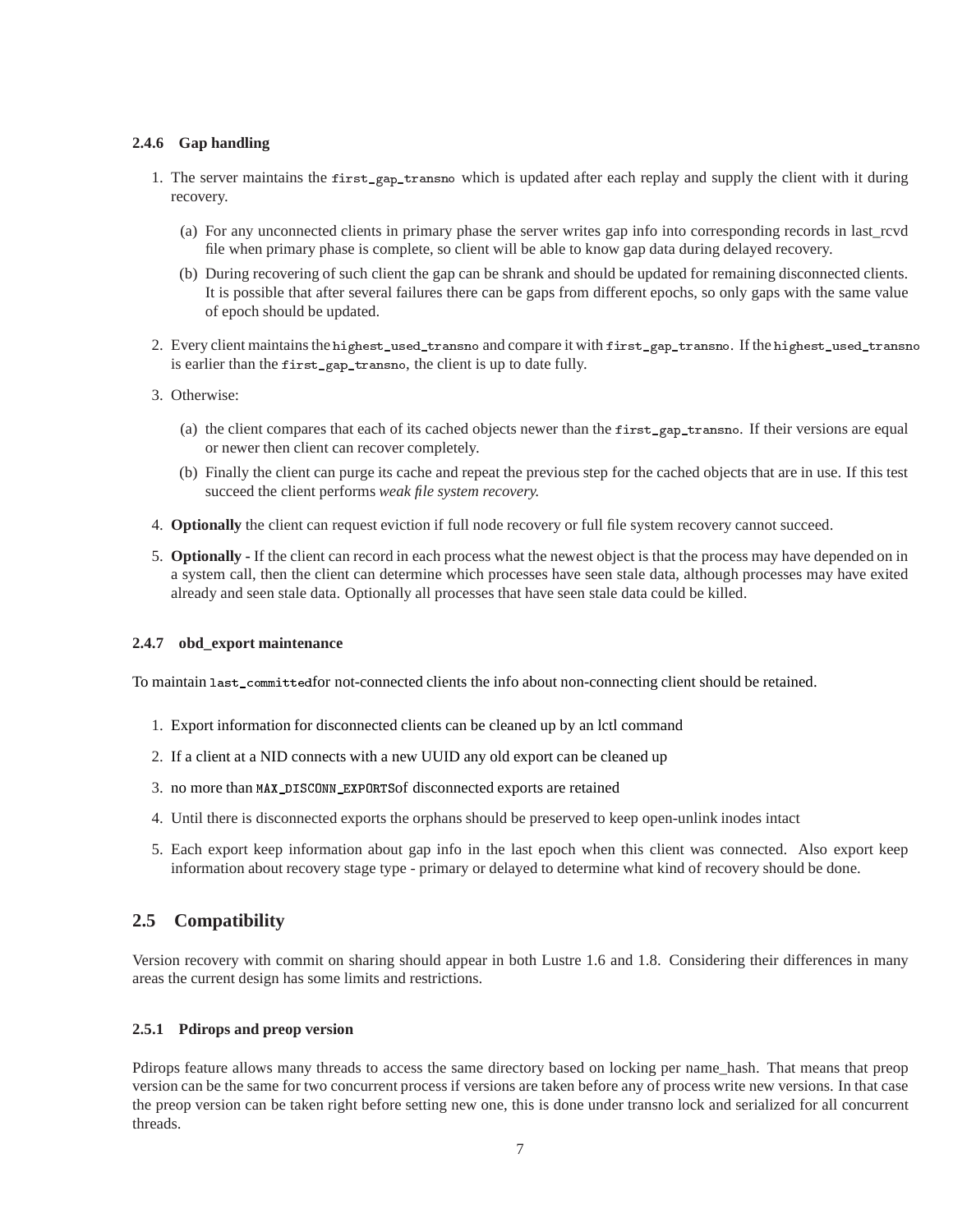# **3 Use Cases**

# **3.1 Versions**

## **3.1.1 Version setting**

New version should be set in following operations:

- create for parent and new child
- link for parent and child
- unlink for parent and child
- setattr(setxattr) for object, except changing time and size
- rename for all objects involved

## **3.1.2 Version getting**

The version of objects should be get before operation and returned to the caller in reply.

For getattr/open operations the version of objects involved in operation should be returned too, so client can know the latest 'used' version (so the transaction)

## **3.1.3 Version checking**

Versions should be checked during replay:

- during primary recovery phase if gap is encountered
- during delayed recovery phase

# **3.2 Primary recovery phase**

#### **3.2.1 Normal recovery, all clients are connected in time**

Versions are checked during normal recovery and there should be not version mismatches

#### **3.2.2 One client is not connected and gap presents**

- 1. clients has both last\_committed\_transno and highest\_used\_trasno which are less than first\_gap\_transno and should recover fully
- 2. client last\_committed\_transno less than than first\_gap\_transno but highest\_used\_transno is bigger than first\_gap\_transno Such client should recover without errors but
	- (a) all objects with version higher than first\_gap\_transno should be dropped from cache and client can complete recovery.
	- (b) if some of them are in use than client should evict
- 3. client's last\_committed\_transno is bigger than first\_gap\_transno. Recovery proceed with version checking
	- (a) client encounters no version mismatches and complete recovery as described in step 2 above.
	- (b) client found version mismatch but recovery should finish and client should evict at the end.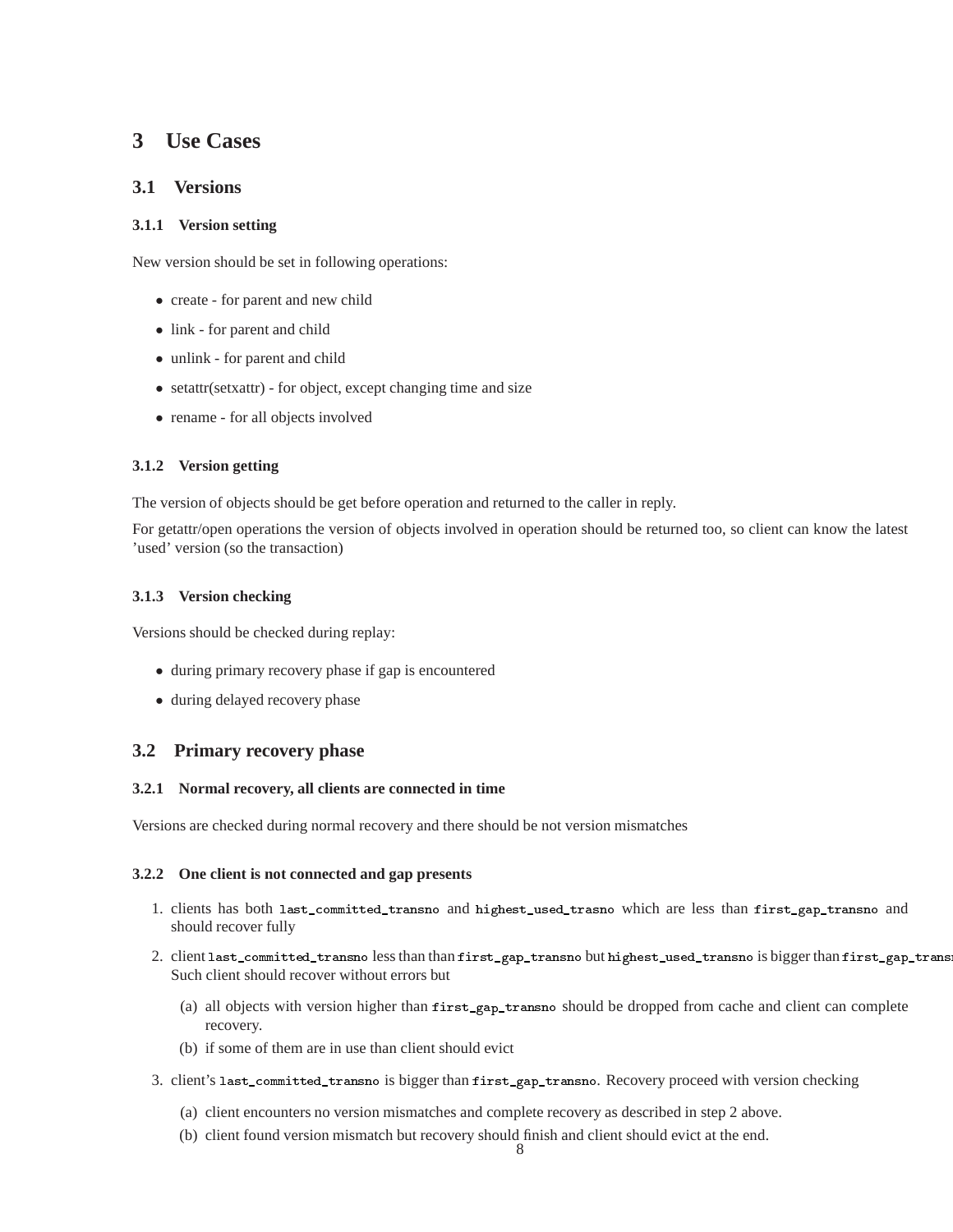# **3.3 Delayed recovery phase**

### **3.3.1 Export and recovery data states**

All information about client should be preserved on server after primary recovery phase - latest export data and gap information

## **3.3.2 Replay stage**

- 1. Committed open replay should work is version is matched and unlinked orphans should be available
- 2. All replays have version matched and client is recovering with same process as in primary phase
- 3. version mismatch leads to client eviction after recovery
- 4. locks are not replayed but canceled

#### **3.3.3 Delayed client reconnects during primary recovery phase**

The timeout occurred and primary recovery has been started with gap and version checking, then delayed client reconnects while primary recovery is still in progress. The new client should be integrated in recovery process.

## **3.3.4 Version getting**

The preop version can't be got after locking because it can be the same for different threads

# **4 Logic Specification**

## **4.1 Version handling**

#### **4.1.1 mds\_versions\_get**

Get current version

```
static inline void mds_versions_get(struct obd_device *obd,
                                    struct lu_version *lv,
                                    struct inode **inodes)
{
        if (inodes == NULL)
                return;
        lv->lv_pre_ver[0] = fsfilt_get_version(obd, inodes[0]);
        lv->lv_pre_ver[1] = fsfilt_get_version(obd, inodes[1]);
        lv->lv_pre_ver[2] = fsfilt_get_version(obd, inodes[2]);
        lv->lv_pre_ver[3] = fsfilt_get_version(obd, inodes[3]);
}
```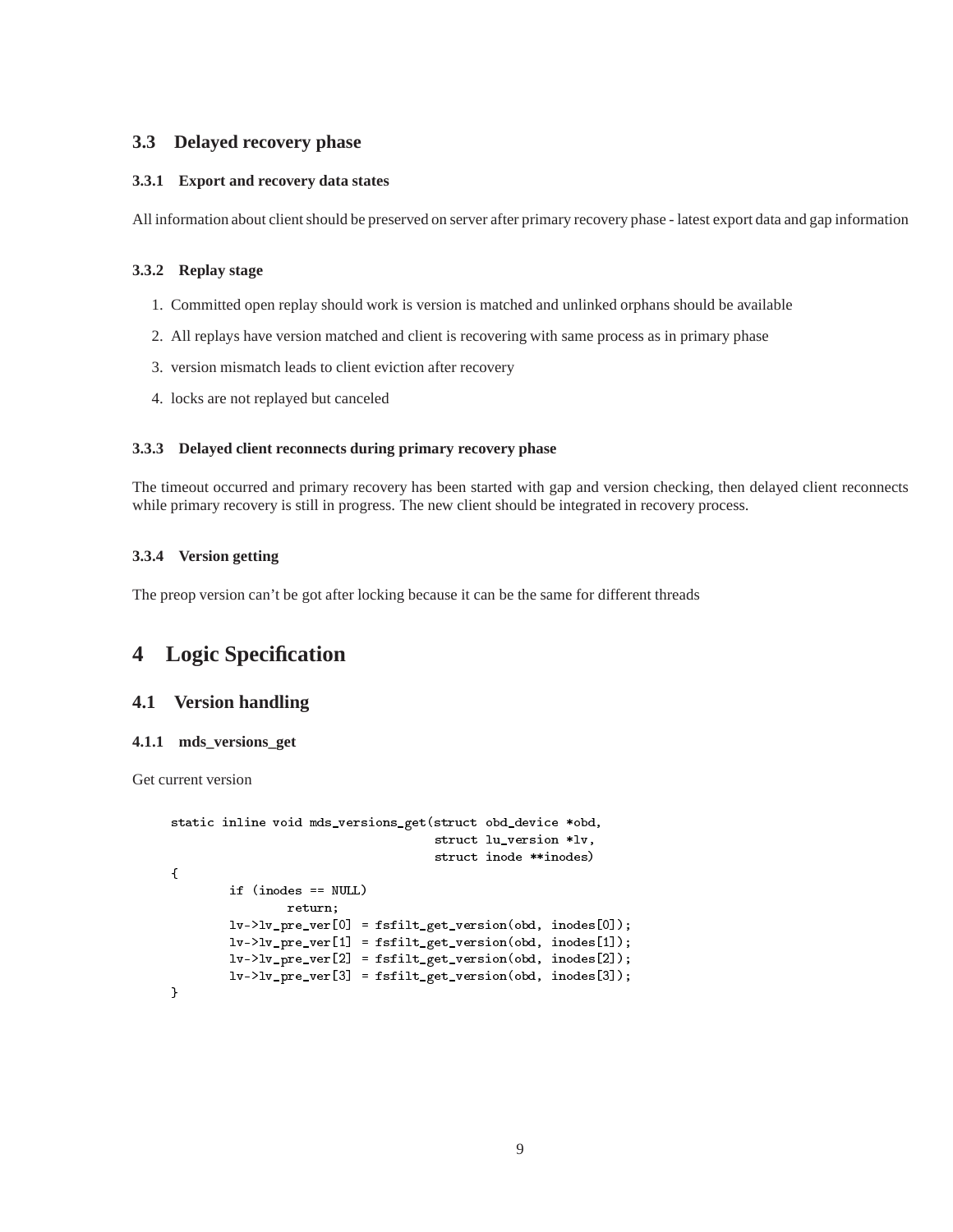#### **4.1.2 mds\_versions\_set**

```
static inline void mds_versions_set(struct obd_device *obd,
                                    struct inode **inodes, __u64 version)
{
        if (inodes == NULL)
                return;
       fsfilt_set_version(obd, inodes[0], version);
       fsfilt_set_version(obd, inodes[1], version);
       fsfilt_set_version(obd, inodes[2], version);
       fsfilt_set_version(obd, inodes[3], version);
}
```
#### **4.1.3 mds\_versions\_get\_check**

```
static inline int mds_version_get_check(struct ptlrpc_request *req,
                                          struct inode *inode,
                                          __u64 ver_old,
                                          _{--}u64 *ver_new)
{
        struct obd_device *obd = req->rq_export->exp_obd;
        LASSERT(inode);
        *ver_new = fsfilt_get_version(obd, inode);
        if (lustre_msg_get_flags(req->rq_reqmsg) & MSG_REPLAY) {
                if (ver_old != *ver_new)
                        RETURN (-EOVERFLOW);
        \mathbf{L}}
        RETURN(0);
}
```
#### **4.1.4 mds\_finish\_transno**

```
int mds_finish_transno(struct mds_obd *mds, struct inode **inodes, void *handle,
                       struct ptlrpc_request *req, int rc, __u32 op_data)
{
        \ddotscstruct inode *inode = inodes ? inodes[0] : NULL;
        struct lu_version *lv = NULL;
        int version_set = handle ? 1 : 0;...
        /* Version Based Recovery */
        if (inodes)
                lv = mds_rep2ver(req);...
        transno = lustre_msg_get_transno(req->rq_reqmsg);
        if (rc != 0) {
        \ddotsc} else if (transno == 0) {
                spin_lock(&mds->mds_transno_lock);
                transno = ++mds->mds_last_transno;
                /* versions */
                if (\ln) {
                        lv->lv_post_ver = transno;
                        if (version_set)
                                mds_versions_set(obd, inodes, transno);
                }
```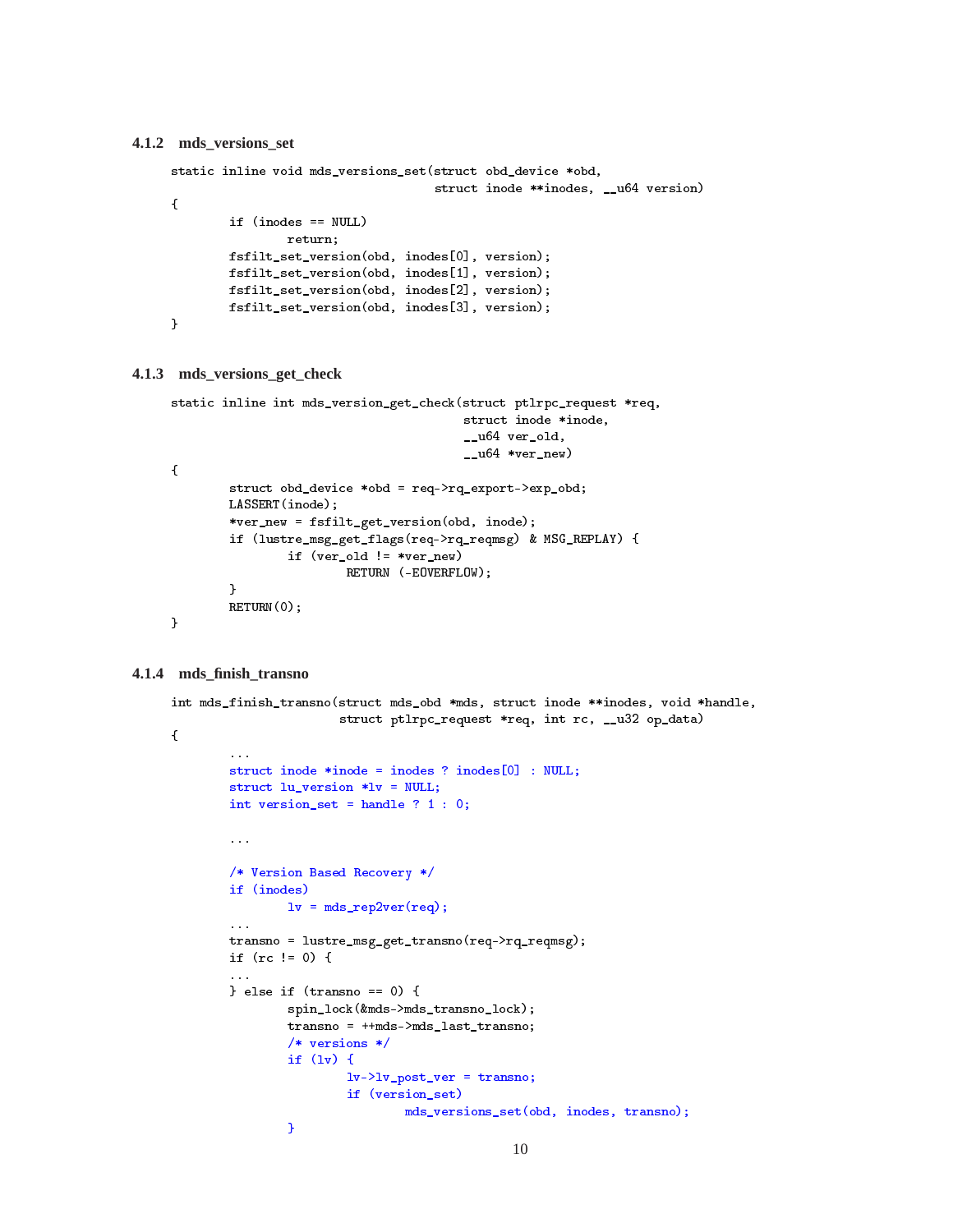```
spin_unlock(&mds->mds_transno_lock);
} else {
          spin_lock(&mds->mds_transno_lock);
          if (transno > mds->mds_last_transno)
                    mds->mds_last_transno = transno;
          /* replay case. So preop versions are checked already
           * and lv is filled from request too. Set new versions only */
          mds_versions_set(obd, inodes, transno);
          spin_unlock(&mds->mds_transno_lock);
\mathcal{F}}
req->rq_transno = transno;
lustre_msg_set_transno(req->rq_repmsg, transno);
if (lustre_msg_get_opc(req->rq_reqmsg) == MDS_CLOSE) {
          prev_transno = le64_to_cpu(mcd->mcd_last_close_transno);
          mcd->mcd_last_close_transno = cpu_to_le64(transno);
          mcd->mcd_last_close_xid = cpu_to_le64(req->rq_xid);
          mcd->mcd_last_close_result = cpu_to_le32(rc);
          mcd->mcd_last_close_data = cpu_to_le32(op_data);
} else {
          prev_transno = le64_to_cpu(mcd->mcd_last_transno);
          /* save versions in last_rcvd for reconstruct */
          if (lv) {
                    mcd->mcd_last_version = cpu_to_le64(lv->lv_post_ver);
                    \text{mcd}\text{-}\text{}\text{mcd}\text{-}\text{}\text{pred}\text{-}\text{}\text{y} = cpu_to_le64(lv->lv_pre_ver[0]);
                    \text{mcd}\text{-}\text{}\text{mcd}\text{-}\text{}\text{pred}\text{-}\text{}\text{y} = cpu_to_le64(lv->lv_pre_ver[1]);
                    \text{mcd}\text{-}\text{mod}\text{-}\text{pre\_versions}[2] = \text{cpu\_to}\text{le64(lv}\text{-}\text{y}\text{-}\text{pre}\text{-}\text{ver}[2]);
                    \text{mcd}\text{-}\text{}\text{mcd}\text{-}\text{pre\_versions}[3] = \text{cpu\_to}\text{le64(lv}\text{-}\text{}\text{-}\text{lv}\text{-}\text{pre\_ver}[3]);
          Y
          }
          mcd->mcd_last_transno = cpu_to_le64(transno);
          \text{mcd-}\text{mod\_last\_xid} = \text{cpu_to\_le64}(\text{req-} \geq \text{rq\_xid});mcd->mcd_last_result = cpu_to_le32(rc);
          mcd->mcd_last_data = cpu_to_le32(op_data);
}
...
```
## **4.2 Versions in RPCs**

#### **4.2.1 pack versions**

}

Each operation that need versions is changed to keep additional buffer in both request and reply. There is example with setattr():

```
int mdc_setattr(struct obd_export *exp, struct mdc_op_data *data,
                struct iattr *iattr, void *ea, int ealen, void *ea2, int ea2len,
                struct ptlrpc_request **request)
{
        int size[5] = { sizeof(struct ptlrpc_body),
                        sizeof(*rec), ealen, ea2len };
        int bufcount = 2, rc;
        /* version recovery */
        size[bufcount++] = sizeof(struct lu_version);
        req = ptlrpc_prep_req(class_exp2cliimp(exp), LUSTRE_MDS_VERSION,
                              MDS_REINT, bufcount, size, NULL);
        ...
```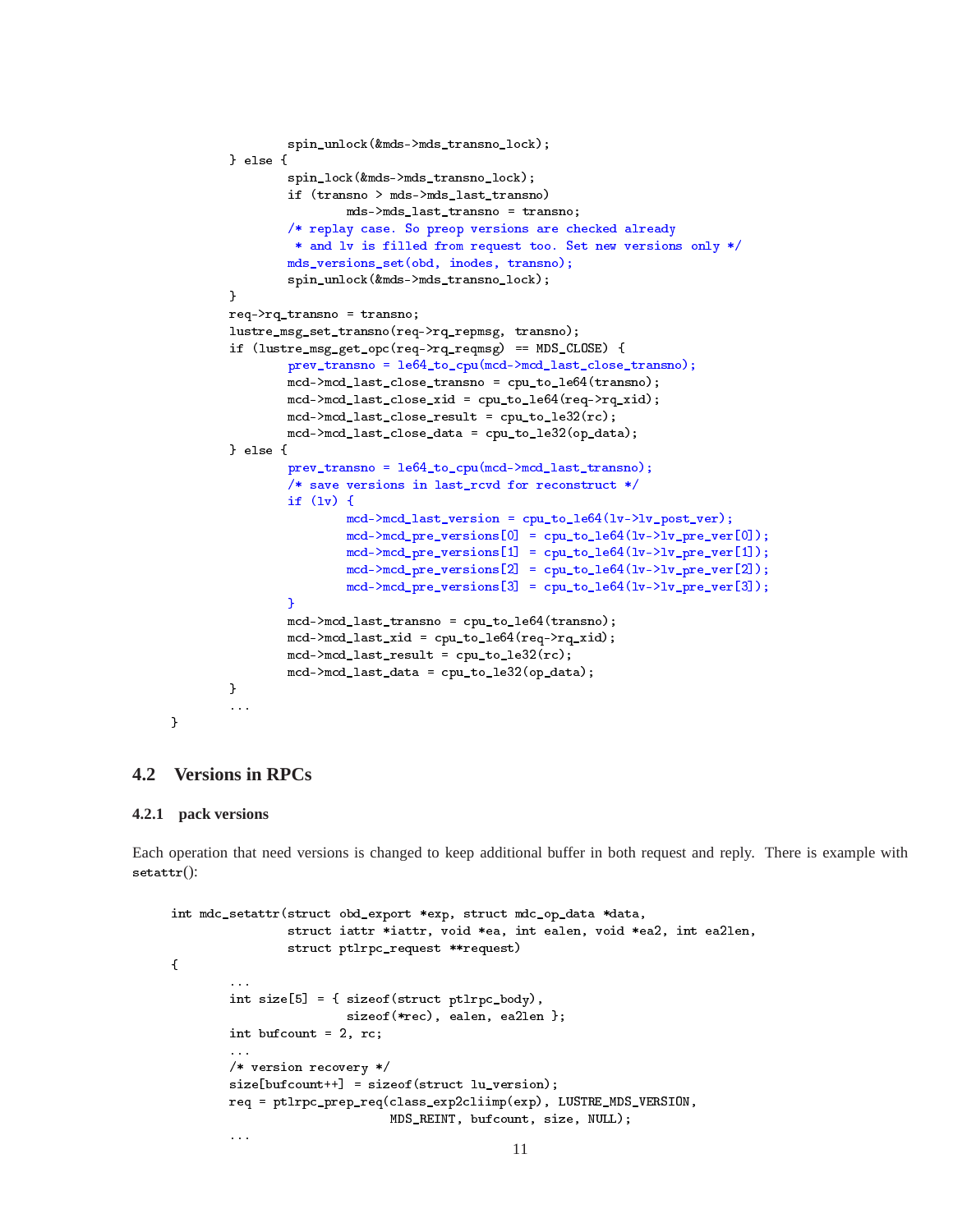```
size[REPLY_REC_OFF] = sizeof(struct mds_body);
        /* versions of objects */
        size[REPLY_REC_OFF + 1] = sizeof(struct lu_version);
        ptlrpc_req_set_repsize(req, 3, size);
        rc = mdc_reint(req, rpc_lock, LUSTRE_IMP_FULL);
        ...
}
```
#### **4.2.2 unpack versions**

Versions are unpacked and saved in mds\_update\_record. This is needed only for recovery so replay flag is checked.

```
static inline int mds_version_unpack(struct ptlrpc_request *req, int offset,
                                       struct mds_update_record *r)
{
        if (lustre_msg_get_flags(req->rq_reqmsg) & MSG_REPLAY) {
                if (lustre_msg_bufcount(req->rq_reqmsg) <= offset) {
                         CERROR("No versions in replay\n");
                         RETURN (-EFAULT);
                <sup>}</sup>
                 . .
                r->ur_lv = lustre_swab_reqbuf(req, offset,
                                                sizeof(struct lu_version),
                                                lustre_swab_version);
                if (r-\nu r_l v == NULL) {
                         CDEBUG(D_ERROR, "no version\n");
                         RETURN (-EFAULT);
                }
        ŀ
        }
        RETURN (0);
```

```
4.2.3 get versions buffer in reply
```
}

```
static inline struct lu_version *mds_rep2ver(struct ptlrpc_request *req)
\mathbf{f}\simstruct lu_version *lv = NULL;
        int offset = lustre_msg_bufcount(req->rq_repmsg) - 1;
        if (lustre_msg_buflen(req->rq_repmsg, offset) > 0) {
                LASSERT(lustre_msg_buflen(req->rq_repmsg, offset) ==
                        sizeof(struct lu_version));
                CWARN("Version buf offset is %i\n", offset);
                lv = lustre_msg_buf(req->rq_repmsg, offset,
                                     sizeof(struct lu_version));
        }
        return lv;
}
```
#### **4.2.4 save versions from reply in request for replay**

```
static void ptlrpc_save_versions (struct ptlrpc_request *req)
{
       struct lustre_msg *repmsg = req->rq_repmsg;
       struct lustre_msg *reqmsg = req->rq_reqmsg;
       int rq_off = lustre_msg_bufcount(reqmsg) - 1;
       int rp_off = lustre_msg_bufcount(repmsg) - 1;
       struct lu_version *lv, *lvp;
```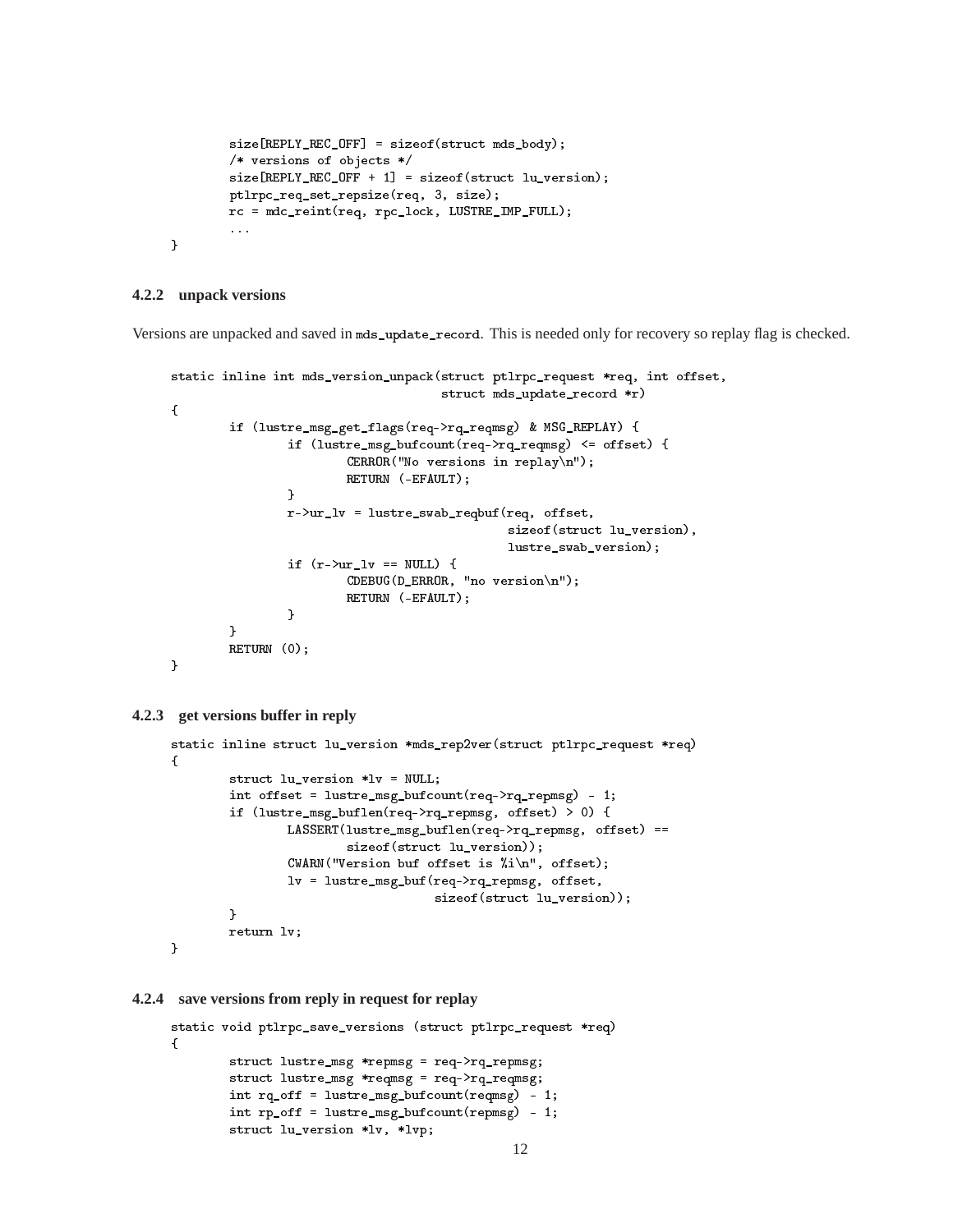```
ENTRY;
        if (lustre_msg_buflen(reqmsg, rq_off) != sizeof(struct lu_version)) {
                DEBUG_REQ(D_ERROR, req,
                           "Wrong buffer %i (%i vs %i) for version to save\n",
                           rq_off, lustre_msg_buflen(reqmsg, rq_off),
                           sizeof(struct lu_version));
                return;
        <sup>}</sup>
        }
        if (lustre_msg_buflen(repmsg, rp_off) != sizeof(struct lu_version)) {
                DEBUG_REQ(D_ERROR, req,
                           "Wrong buffer %i (%i vs %i) with versions\n",
                           rp_off, lustre_msg_buflen(repmsg, rp_off),
                           sizeof(struct lu_version));
                return;
        \mathcal{F}}
        lv = lustre_msg_buf(reqmsg, rq_off, sizeof(struct lu_version));
        lvp = lustre_msg_buf(repmsg, rp_off, sizeof(struct lu_version));
        *lv = *lvp;EXIT;
static int after_reply(struct ptlrpc_request *req)
ſ.
        ...
        /* Store transno in reqmsg for replay. */
        req->rq_transno = lustre_msg_get_transno(req->rq_repmsg);
        lustre_msg_set_transno(req->rq_reqmsg, req->rq_transno);
        if (req->rq_import->imp_replayable) {
                spin_lock(&imp->imp_lock);
                /* no point in adding already-committed requests to the replay
                 * list, we will just remove them immediately. b=9829 */
                if (req->rq_transno != 0 &&
                     (req->rq_transno >
                     lustre_msg_get_last_committed(req->rq_repmsg) ||
                     req->rq_replay))
                         /* version recovery */
                         ptlrpc_save_versions(req);
                         ptlrpc_retain_replayable_request(req, imp);
                else if (req->rq_commit_cb != NULL) {
                         \sim \sim \simł
                }
}
```
## **4.3 Recovery**

}

 ${\bf \cdot \cdot \cdot}$ 

```
4.3.1 Primary recovery phase
```

```
static void target_recovery_expired(unsigned long castmeharder)
{
       struct obd_device *obd = (struct obd_device *)castmeharder;
       CERROR("%s: recovery timed out, aborting\n", obd->obd_name);
       spin_lock_bh(&obd->obd_processing_task_lock);
       /* version recovery */
       if (obd->obd_recovering) {
                obd->obd_version_recovery = 1;
                obd->obd_gap_transno = obd->obd_next_recovery_transno;
        }
       cfs_waitq_signal(&obd->obd_next_transno_waitq);
                                               13
```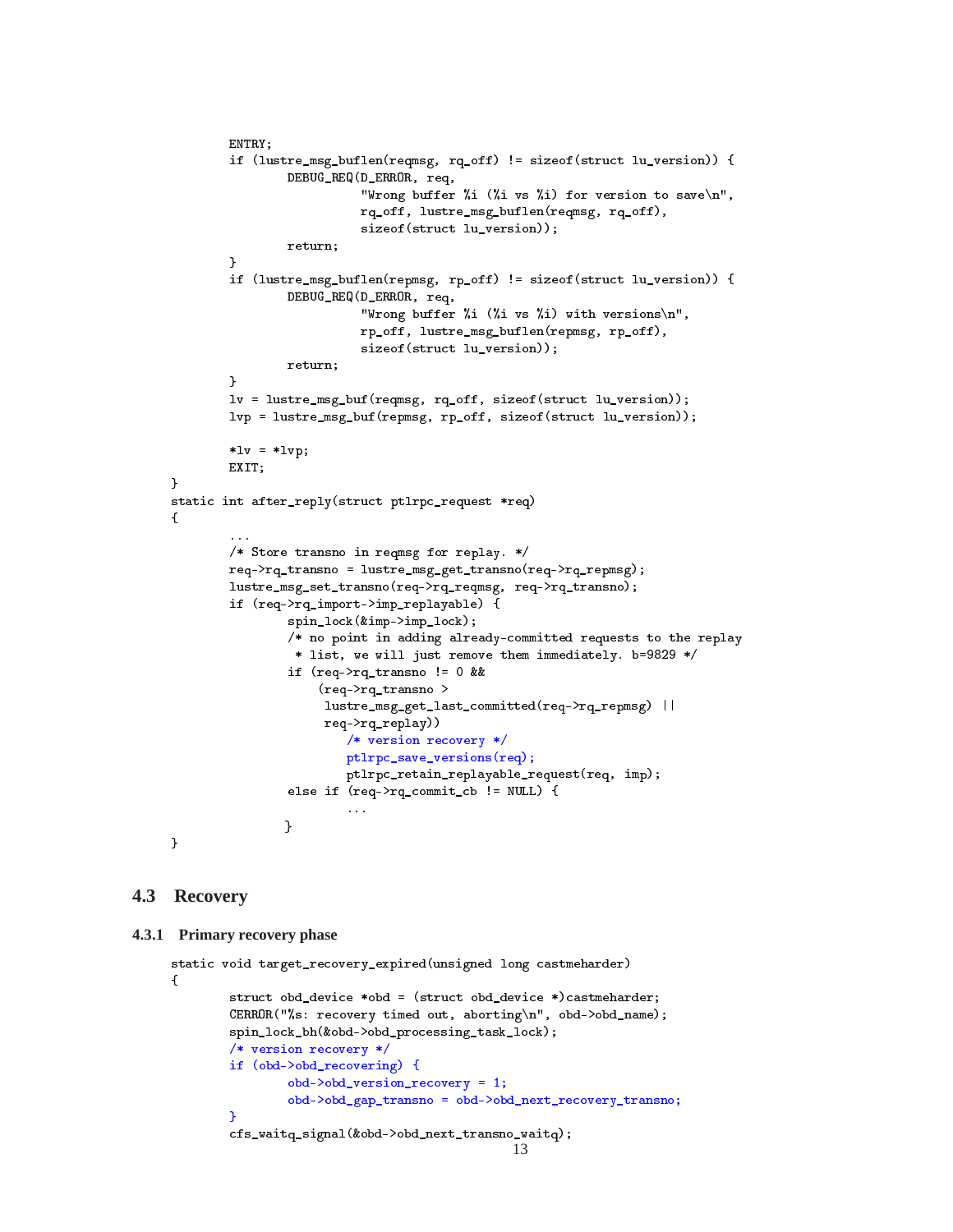```
spin_unlock_bh(&obd->obd_processing_task_lock);
Y.
}
static int check_for_next_transno(struct obd_device *obd)
{
        struct ptlrpc_request *req;
        CDEBUG(D_HA,"max: %d, connected: %d, completed: %d, queue_len: %d, "
               "req_transno: "LPU64", next_transno: "LPU64"\n",
               max, connected, completed, queue_len, req_transno, next_transno);
        if (obd->obd_abort_recovery) {
                ...
        } else if (obd->obd_version_recovery) {
                /* skip checking for next_transno,
                 * just take next one in queue */
                obd->obd_next_recovery_transno = req_transno;
                wake_up = 1;¥
        -
        spin_unlock_bh(&obd->obd_processing_task_lock);
        LASSERT(lustre_msg_get_transno(req->rq_reqmsg) >= next_transno);
        return wake_up;
```
### **4.3.2 Delayed recovery phase**

}

```
int target_handle_connect(struct ptlrpc_request *req, svc_handler_t handler)
ſ
\sim/* for delayed connections say they should start recovery */
         if (export->exp_delayed) {
                 lustre_msg_add_op_flags(req->rq_repmsg, MSG_CONNECT_DELAYED);
                 target_start_recovery_timer(target, handler);
         }
         ...
\mathcal{F}. .
int ldlm_replay_locks(struct obd_import *imp)
\simstruct ldlm_namespace *ns = imp->imp_obd->obd_namespace;
        struct list_head list;
        struct ldlm_lock *lock, *next;
        int rc = 0;
        ENTRY;
        CFS_INIT_LIST_HEAD(&list);
        LASSERT(atomic_read(&imp->imp_replay_inflight) == 0);
        /* ensure this doesn't fall to 0 before all have been queued */atomic_inc(&imp->imp_replay_inflight);
        (void)ldlm_namespace_foreach(ns, ldlm_chain_lock_for_replay, &list);
        list_for_each_entry_safe(lock, next, &list, l_pending_chain) {
                list_del_init(&lock->l_pending_chain);
                if (imp->imp_delayed_recovery) {
                        ldlm_lock_cancel(lock);
                        continue;
                ¥
                }
                if (rc)
                        continue; /* or try to do the rest? */
                rc = replay_one_lock(imp, lock);
        }
        atomic_dec(&imp->imp_replay_inflight);
        RETURN(rc);
}
```

```
14
```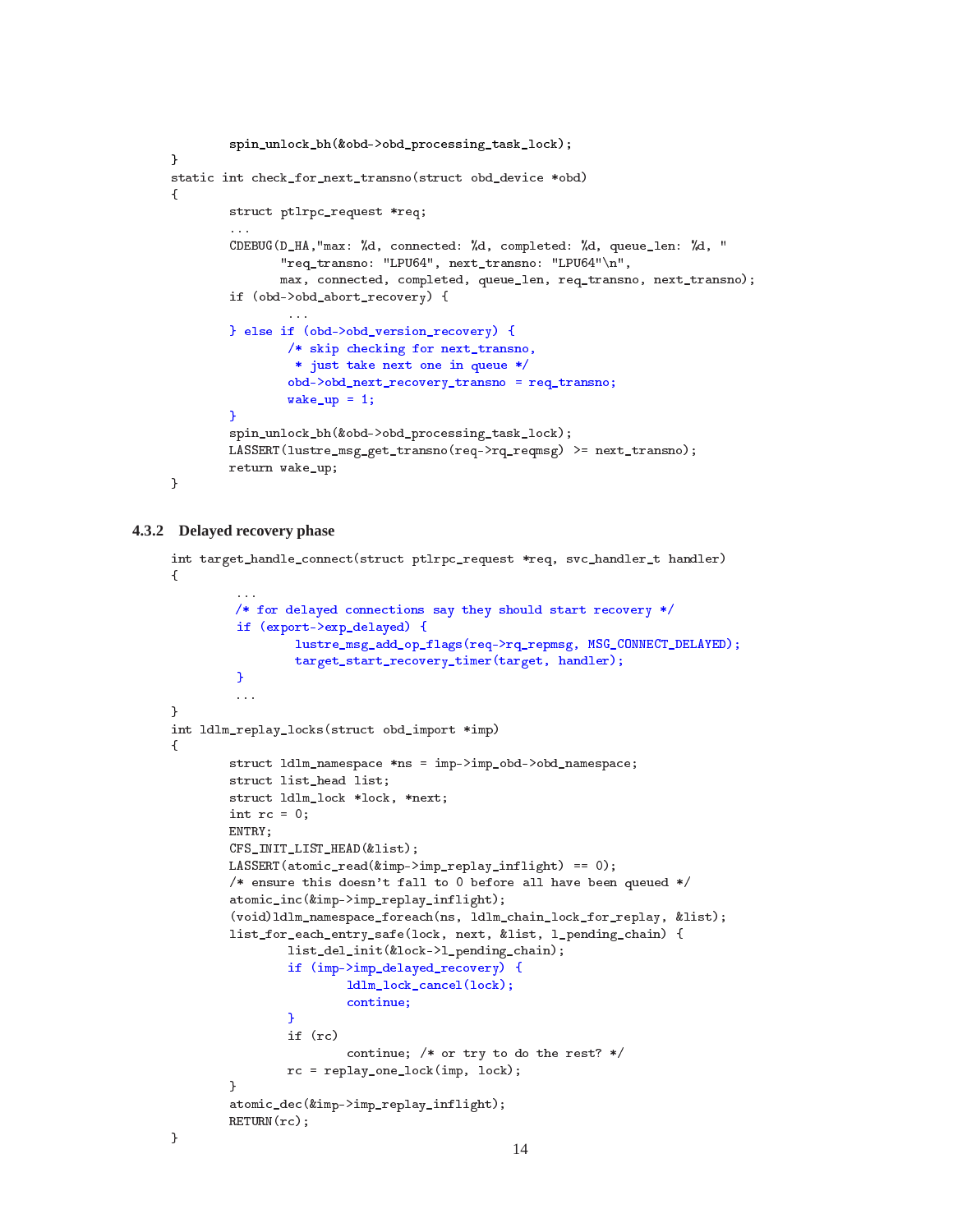## **4.4 Example of version handling/checking**

#### **4.4.1 Unlink operation**

 $\sim$ 

```
static int mds_reint_unlink(struct mds_update_record *rec, int offset,
                            struct ptlrpc_request *req,
                            struct lustre_handle *lh)
        ...
        struct inode *inodes[4];
        struct lu\_version *lv = mds\_rep2ver(req);\mathbf{A}rc = mds_get_parent_child_locked(obd, mds, rec->ur_fid1,
                                          &parent_lockh, &dparent, LCK_EX,
                                          MDS_INODELOCK_UPDATE,
                                          rec->ur_name, rec->ur_namelen,
                                          &child_lockh, &dchild, LCK_EX,
                                          MDS_INODELOCK_FULL);
        if (rc)
                GOTO(cleanup, rc);
        cleanup_phase = 1; /* dchild, dparent, locks */
        /* version recovery check for parent */
       LASSERT(lv);
       LASSERT(rec->ur_lv);
       rc = mds_version_get_check(req, dparent->d_inode,
                                    rec->ur_lv->lv_pre_ver[0],
                                    &lv->lv\_pre\_ver[0]);
        if (rc)
                GOTO(cleanup, rc);
        dget(dchild);
        child_inode = dchild->d_inode;
        if (child_inode == NULL) {
                CDEBUG(D_INODE, "child doesn't exist (dir %lu, name %s)\n",
                       dparent->d_inode->i_ino, rec->ur_name);
                GOTO(cleanup, rc = -ENOENT);
        }
        ...
        /* version recovery check */
       LASSERT(lv);
       LASSERT(rec->ur_lv);
       rc = mds_version_get_check(req, child_inode,
                                    rec->ur_lv->lv_pre_ver[1],
                                    klv-\n|v_prc\_ver[1]);
        if (rc)
                GOTO(cleanup, rc);
        \ldotscleanup:
        if (rc == 0) {
                struct iattr iattr;
                int err;
                iattr.ia_valid = ATTR_MTIME | ATTR_CTIME;
                LTIME_S(iattr.ia_mtime) = rec->ur_time;
                LTIME_S(iattr.ia_ctime) = rec->ur_time;
                err = fsfilt_setattr(obd, dparent, handle, &iattr, 0);
                if (err)
                        CERROR("error on parent setattr: rc = \sqrt{k}d\n", err);
        P.
        }
        inodes[0] = dparent ? dparent->d_inode : NULL;
                                                15
```